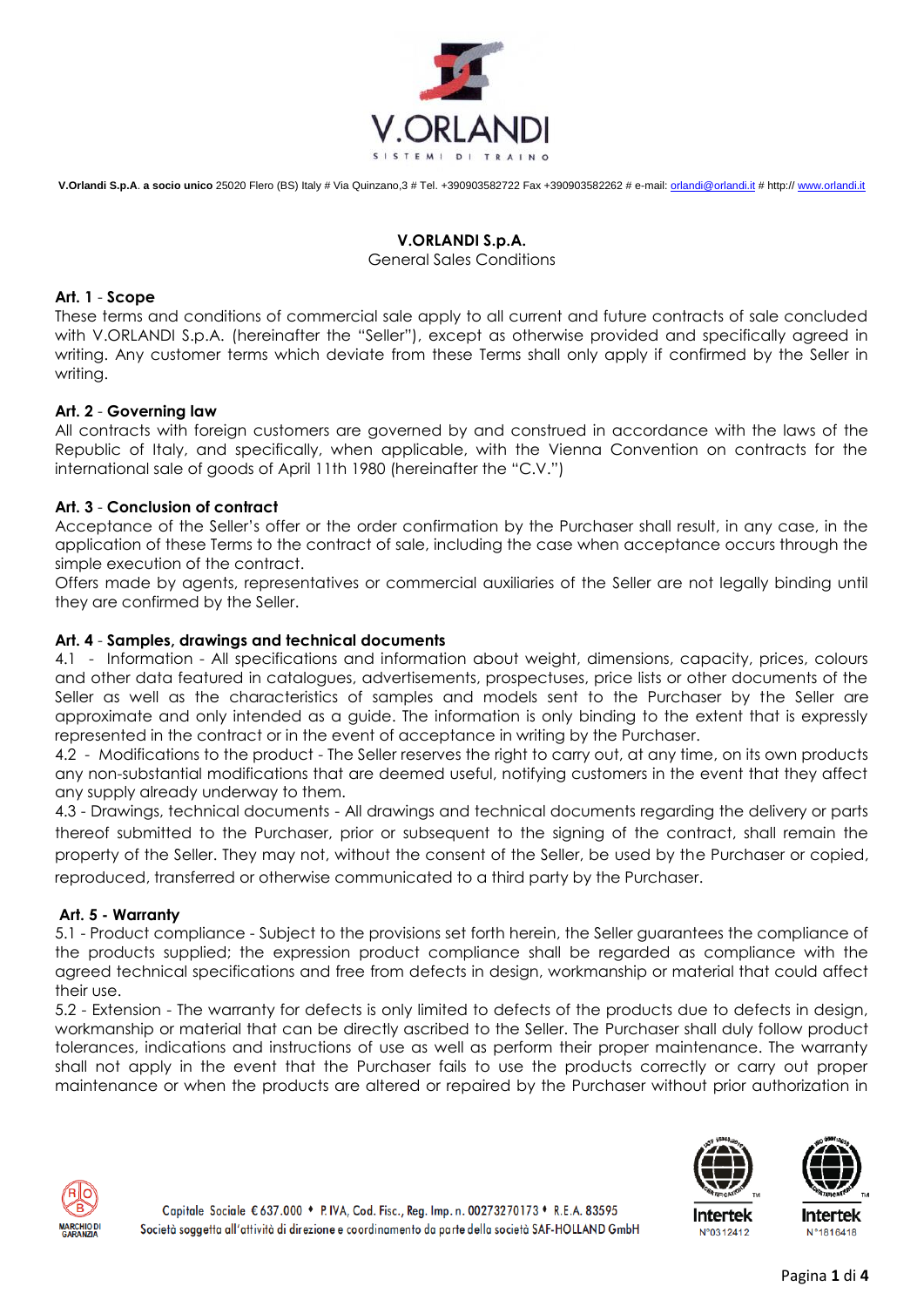

writing of the Seller.

The Seller is not liable for non-conformity of products, directly or indirectly, due to drawings, projects, information, indications, instructions, materials, semi-finished products, components and any other part supplied, indicated or requested by the Purchaser or third parties acting, in any capacity, on its behalf. The warranty shall not cover the effects of normal tear and wear.

5.3 - Duration - Unless otherwise agreed by the parties, the warranty shall have a duration of 12 months from the delivery date of the products to the Purchaser, subject to the claim procedure activated by the Purchaser according to the provisions herein.

The warranty for parts replaced or repaired shall commence on the date of their replacement or repair.

5.4 - Claims - The Seller shall verify compliance of the products and absence of defects. Any product defects or non-conformity shall be claimed by the Purchaser as follows:

a) In the event of defects or non-conformity that can be detected as soon as the Purchaser enters in possession of the goods, the Purchaser must claim them when the products are received at destination and, in any case, under penalty of forfeiture, no later than 8 days from that time;

b) In the event of hidden defects or non-conformity (that cannot be detected in accordance to the verification provided for by the Law and the procedure under the previous paragraph), the Purchaser must submit the claim within a short time from discovery, under penalty of forfeiture, and, in any case, no later than the duration of the warranty period.

Claims must be made in writing by registered mail addressed to the Seller and must contain the indication of all defects or non-conformity.

If the Purchaser fails to fulfil its payment obligation or does not allow the Seller to request payments, the Purchaser loses the right to warranty.

5.5 - Remedies - Following proper claim submitted by the Purchaser according to the provisions herein, the Seller, within a reasonable term from the claim, may choose to (at its own discretion):

a) provide the Purchaser, free of charge, with products of the same kind and quantity of the nonconforming or defective products; in this case, the Seller may request that the defective products be returned to him, assuming their ownership;

b) repair the defective products, including the replacement of their parts and components, which shall remain its property;

c) declare in writing the termination of the contract, offering the refund of the price against the return of the products supplied.

The warranty is always carried out Ex Works (EXW Incoterms 2010) of the Seller.

5.6 - Limitation of Seller's liability - Except in the event of fraud or gross negligence of the Seller, any compensation for damage to the Purchaser shall in no case exceed the invoiced price of the products claimed. The warranty herein shall be in lieu of any legal warranties for defects and non-conformity and shall exclude any other liability of the Seller originated from the products supplied; in particular, the Purchaser cannot make any other claims for damages, price reduction or the termination of the contract.

After the warranty period, no claims can be made against the Seller.

## **Art. 6** - **Technical provisions and manufacturer's liability**

With regard to the technical characteristics of the products, the Seller shall comply to all legal and technical provisions applicable in Italy. The Purchaser shall assume the entire risk in the event of difference between the Italian laws and legislation of any other country of destination of the products, duly indemnifying the Seller.

The Seller guarantees the performance of the products manufactured only and exclusively for uses,



N°0312412



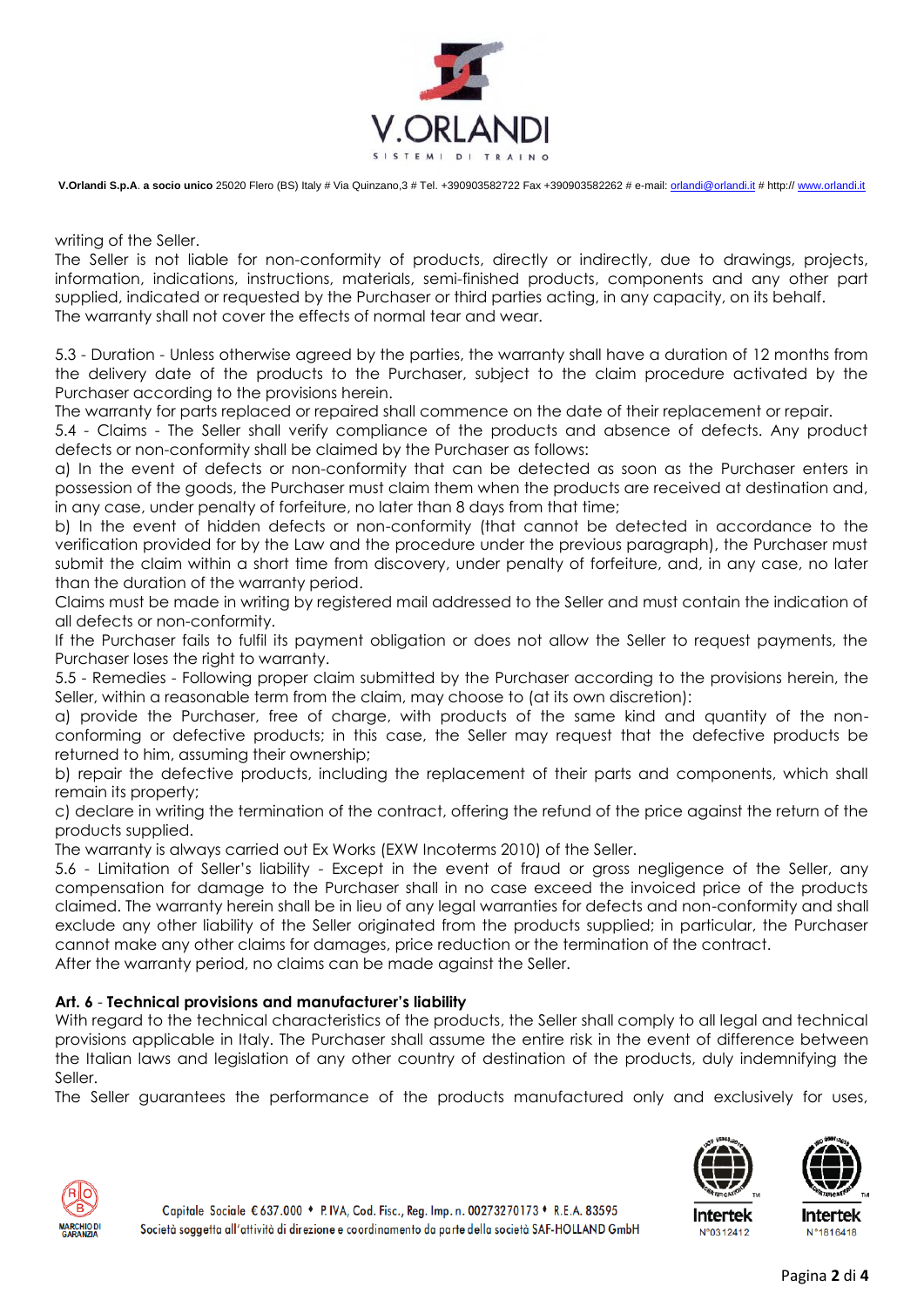

destinations, applications, tolerances, capacity, etc. expressly indicated, the only exception being uses, destinations and applications that, due to common practices known by users, are clearly and unequivocally related to the products at issue.

In the event that the Purchaser uses the above products for resale, it will be its responsibility to inform the buyers of the afore-mentioned indications, specifically the instructions for use and the warnings contained in the explanatory documents. In the event that, in such case, the Purchaser grants to its customers broader warranty terms than the ones guaranteed by the Seller, the Purchaser shall assume all greater obligations arising there from.

As for any damage to people or property or civil liability in case of defective products, the Seller shall be responsible within the limits and according to the terms and conditions of its insurance policy. A similar limitation to the terms and conditions of the insurance policy shall apply to any claims for compensation of costs or expenses due to withdrawal or recall of the products supplied or products that, in any case, affect them.

#### **Art. 7 - Delivery**

7.1 - Surrender of the products - Unless otherwise established, the products are delivered Ex Works (EXW Incoterms 2010), even when the parties agree that shipping, or part of it, is provided by the Seller; in such case, the Seller shall act as a representative of the Purchaser, and the parties agree that all shipping risks and costs shall be borne by the Purchaser.

7.2 - Transfer of risks - Notwithstanding section IV, all risks of loss or damage of the products supplied shall be assumed by the Purchaser from the moment the products leave the Seller's premises, unless commercial terms or applicable laws provide for an earlier time.

In the event that the Purchaser fails to take delivery of the products upon the agreed delivery date for any reason other than negligence of wilful misconduct of the Seller, the Purchaser shall assume the above risks, in any case, no later than the delivery date agreed.

The Seller shall not be liable for damage or loss of products occurring after the transfer of risks. In no case the Purchaser shall be exempt from the payment obligation when damage or loss of products occurred after the transfer of risks.

7.3 - Seller's obligation to deliver the products - Delivery terms are to be intended as an approximate estimate only and, in any case, subject to a reasonable tolerance margin. The Seller shall be in no case responsible for any consequential damages resulting from early or late delivery, failure to deliver, in full or in part.

7.4 - Purchaser's obligation to take delivery of the products - The Purchaser shall always take delivery of the products, even in the event of partial delivery or when the products are delivered after the agreed delivery date. In the event that the Purchaser fails to take delivery of the products for reasons not attributable to the Seller or Force Majeure, the Purchaser shall bear all related costs and any sum owed to the Seller by the Purchaser, for any reason, shall become due immediately.

7.5 - Impediments beyond the control of the parties - The delivery time shall be extended for a period equal to the time lost by reason of the impediment in the event of occurrence of a number of causes beyond the control of the parties, such as any kind of strikes, fires, floods, lack of motive power, lack or shortage of raw materials, lack of means of transportation, waste of important parts under production by sub-contractors of the Seller, breakdowns or accidents of production plants of the Seller, delays in public authorizations and other impediments beyond the control of the parties occurring after the signing of the contract that make